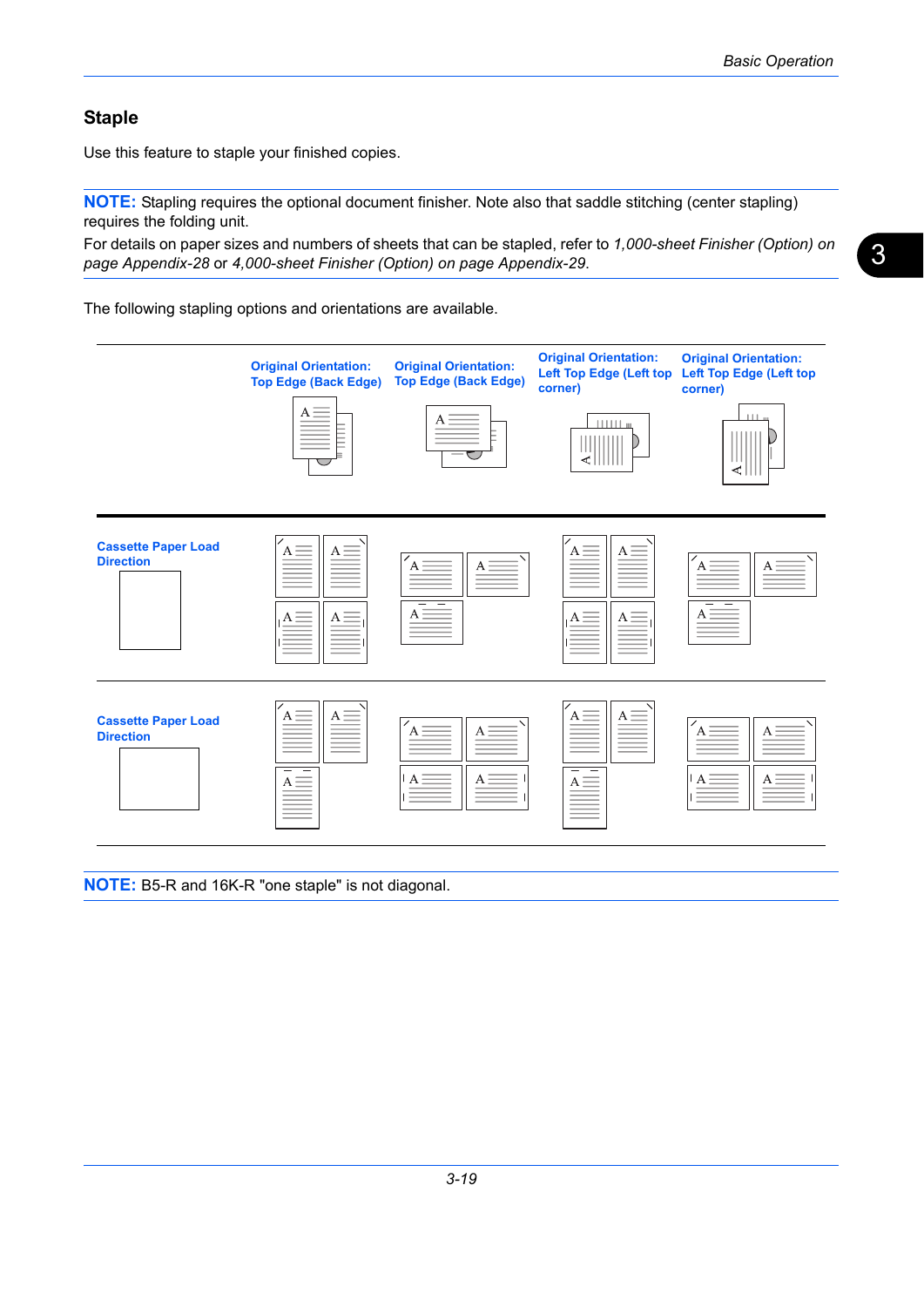Follow the steps as below for stapling.



- **1** Press the **Copy** key.
- **2** Place the originals on the platen.

**NOTE:** When performing *[Mixed Size Stapling](#page-1-0)*, refer to *[Mixed Size Originals on page 4-6](#page--1-2)*.

- **3** Press [Org./Paper/Finishing] and then [Staple/ Punch].
- **4** Select the staple position.

**NOTE:** To use saddle stitching, press [Saddle Stitch]. When placing originals, be sure to place the cover page at the bottom. For more information on saddle stitching, refer to *[Booklet on page 4-20](#page--1-2)*.

- **5** Press [Original Orientation] to choose orientation of the originals, either [Top Edge on Top] or [Top Edge on Left]. Then press [OK].
- **6** Press [OK].
- **7** Press the **Start** key. Copying begins.

## <span id="page-1-0"></span>**Mixed Size Stapling**

Even with mixed paper sizes, if the sizes have the same width or same length as shown in the combinations below, the output can be stapled. The maximum number of sheets that can be stapled is 30.



- A3 and A4
- B<sub>4</sub> and B<sub>5</sub>
- Ledger and Letter
- Ledger and Letter-R
- 8K and 16K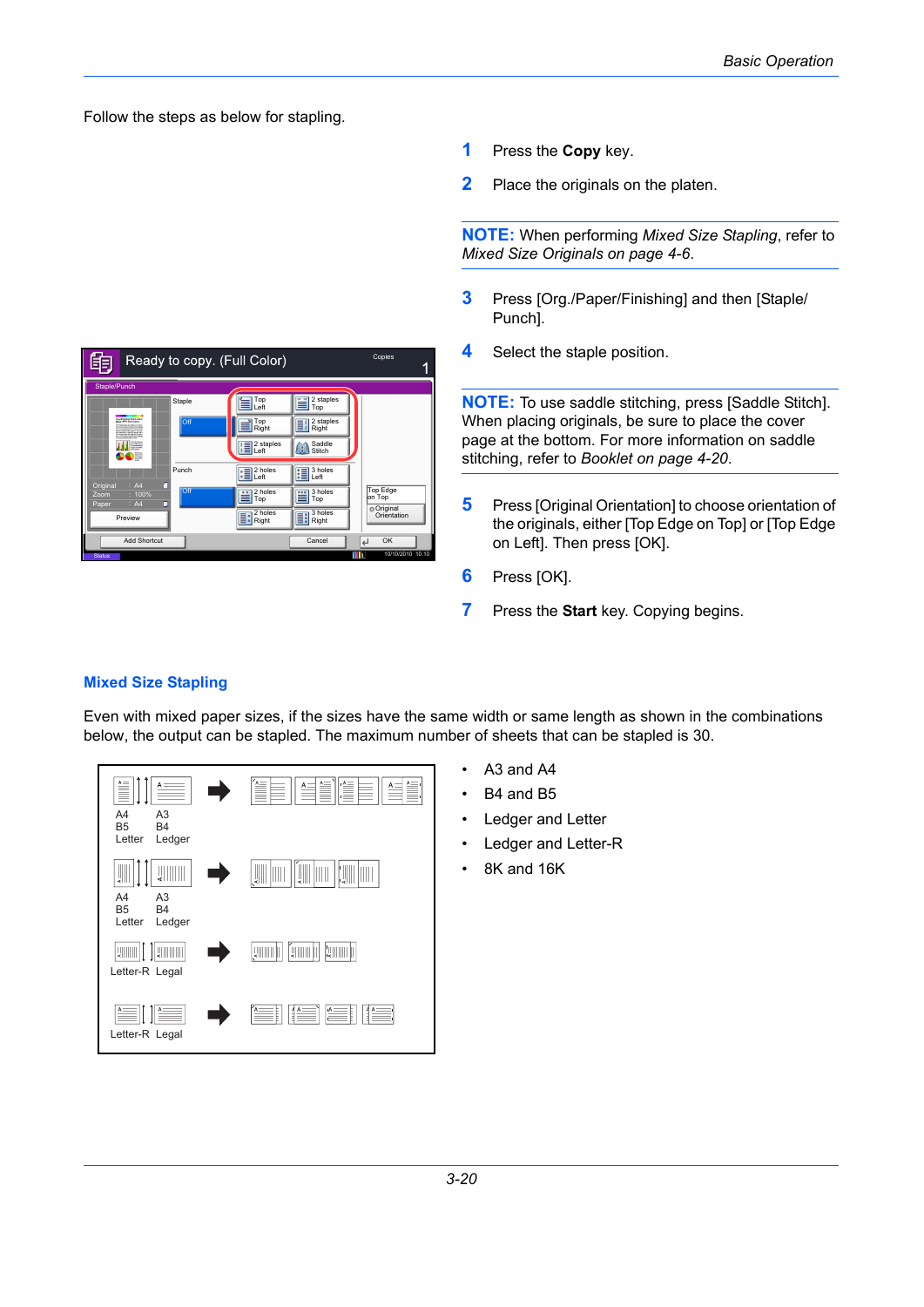## **Punch**

Punch holes in sets of finished copies in preparation for binding.

**NOTE:** Requires the optional document finisher and punching unit. For details on paper sizes that can be punched, refer to *[Hole Punch Unit \(Option\) on page Appendix-29](#page--1-3)*.

The orientations of the original and corresponding punch positions are as follows.



**NOTE:** The inch model provides two-hole and three-hole punching. The metric model provides two-hole and four-hole punching.